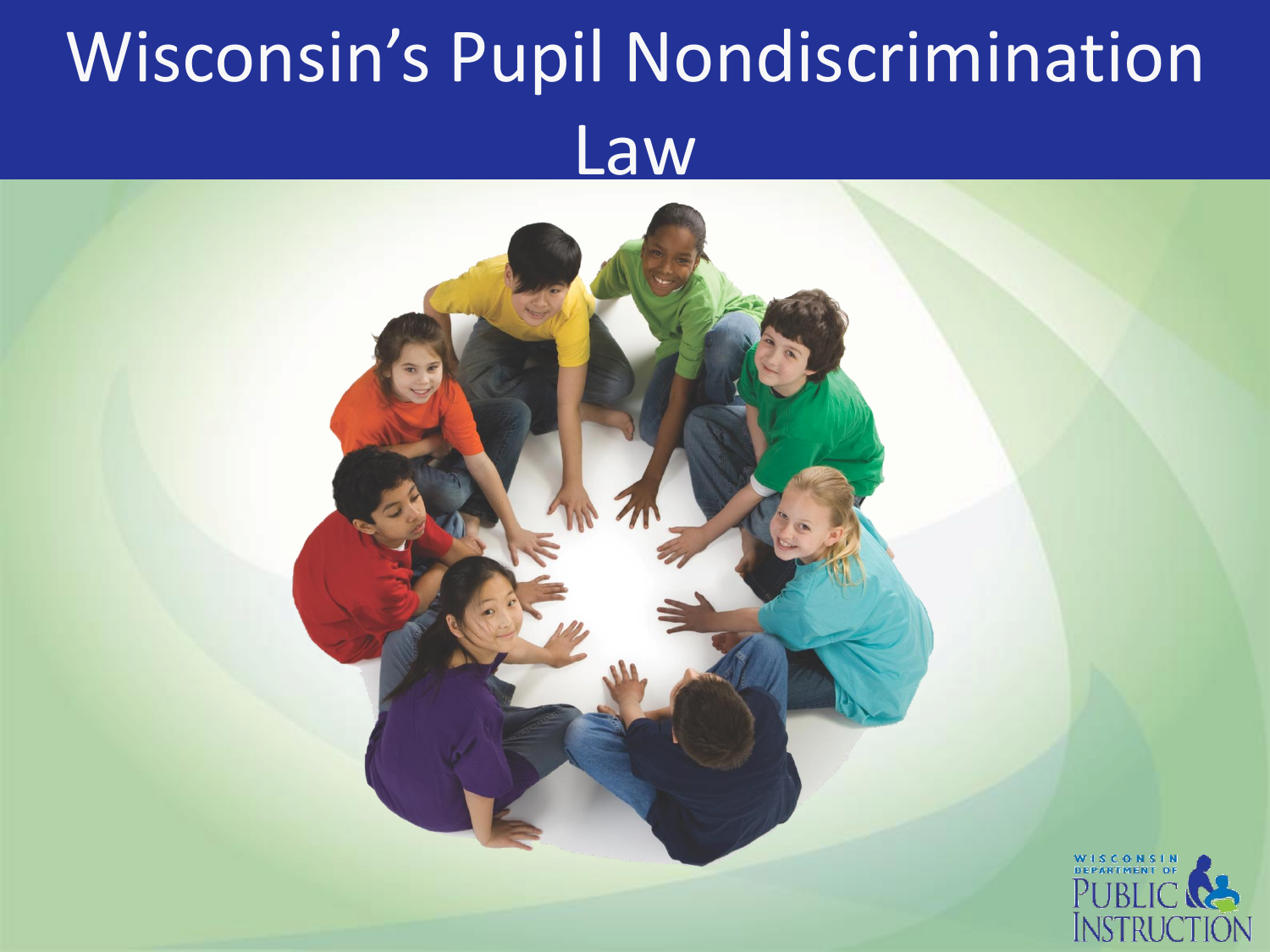No person may be denied:

- admission to any public school
- participation in
- the benefits of
- or be discriminated against in any curricular,

extracurricular, pupil services, recreational or

other program or activity because of:

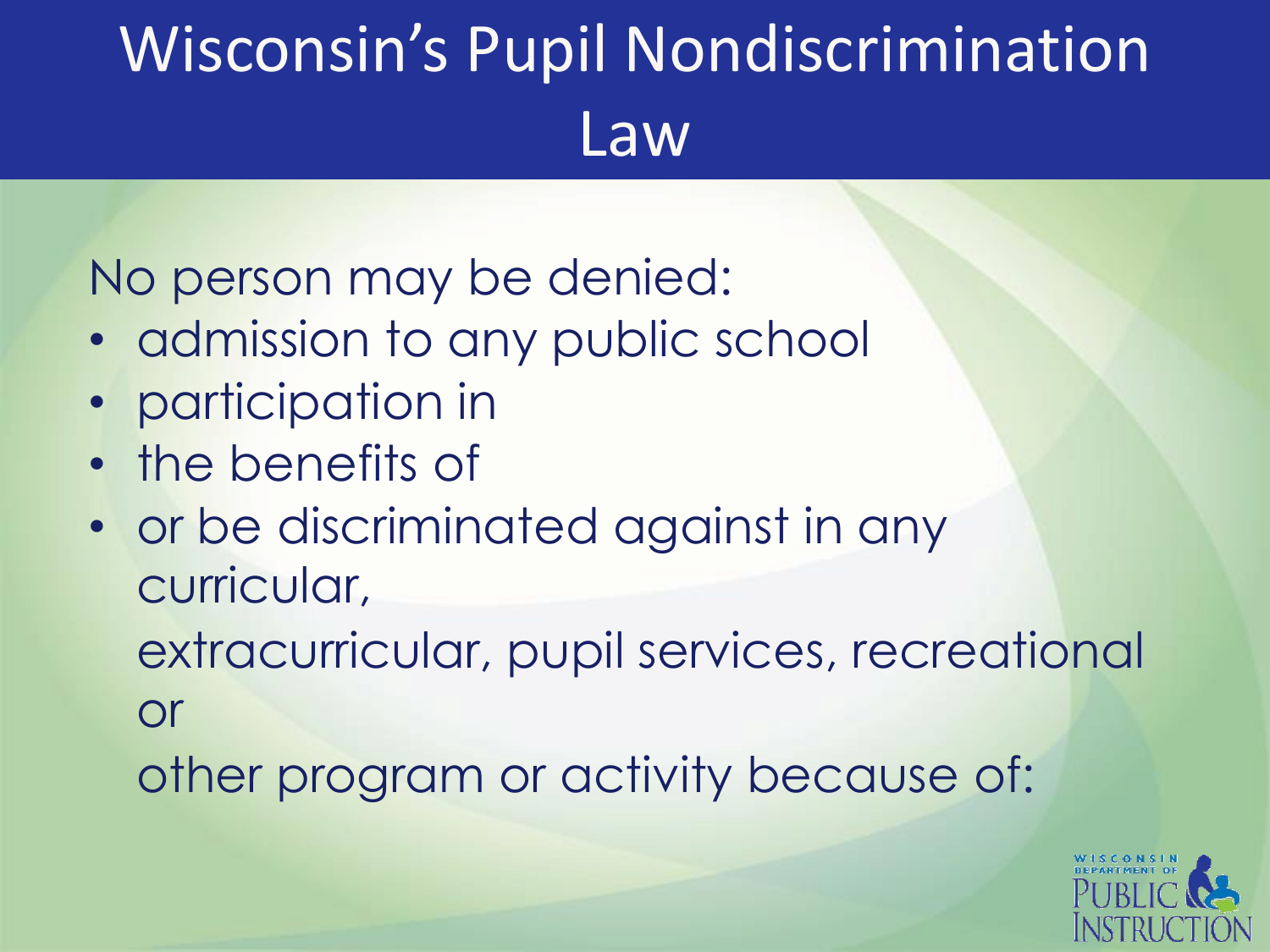- Sex
- Race
- Religion
- National Origin
- Ancestry
- Creed
- Pregnancy
- Marital or Parental **Status**
- Sexual Orientation
- Physical Disability
- Mental Disability
- Emotional **Disability**
- Learning Disability

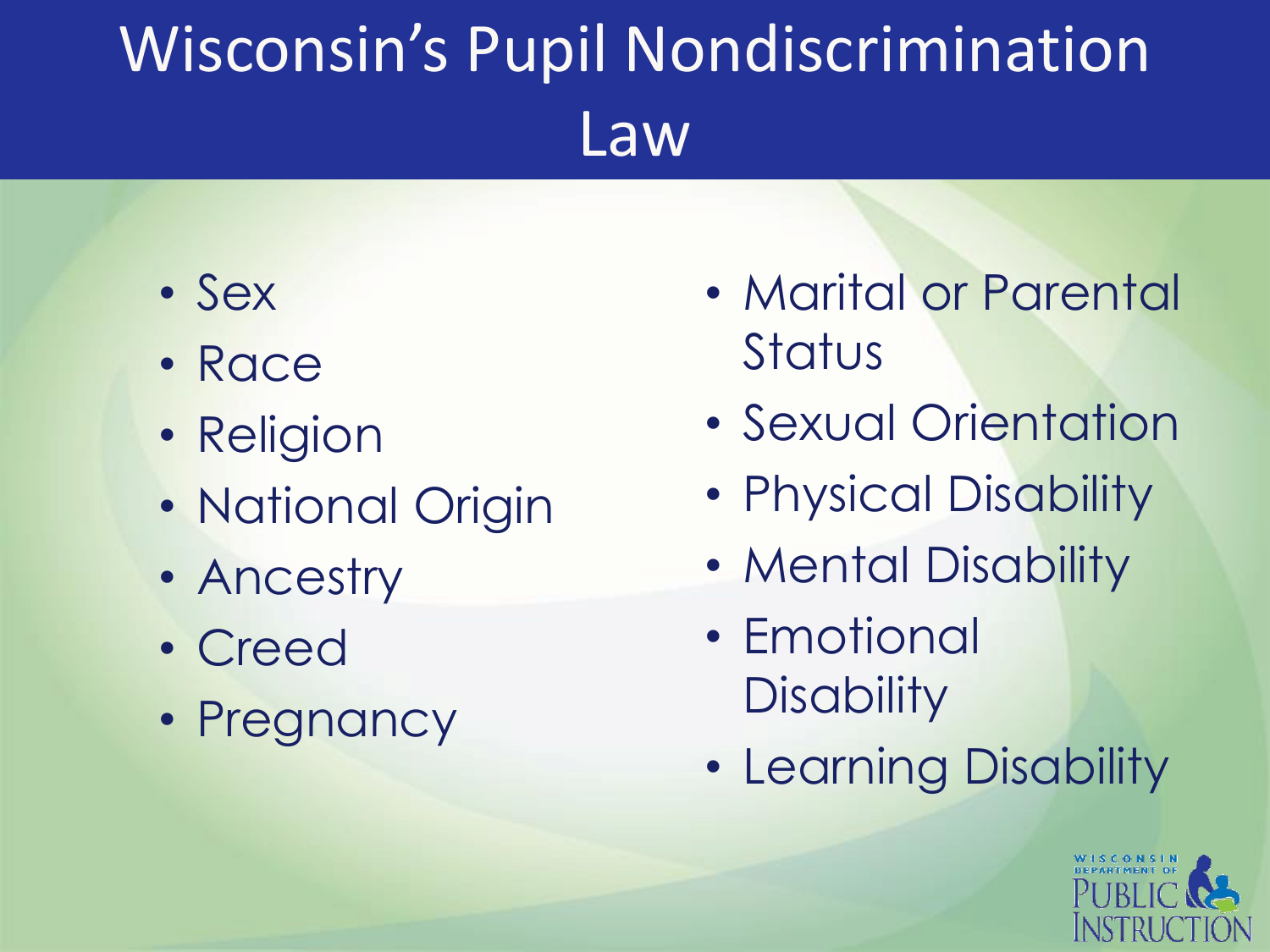- "Discrimination" is defined as: any action, policy or practice which is detrimental to a person or group of persons and:
- Differentiates or distinguishes among persons, or
- Limits/denies opportunities, privileges, roles, rewards
- Or perpetuates the effects of past discrimination

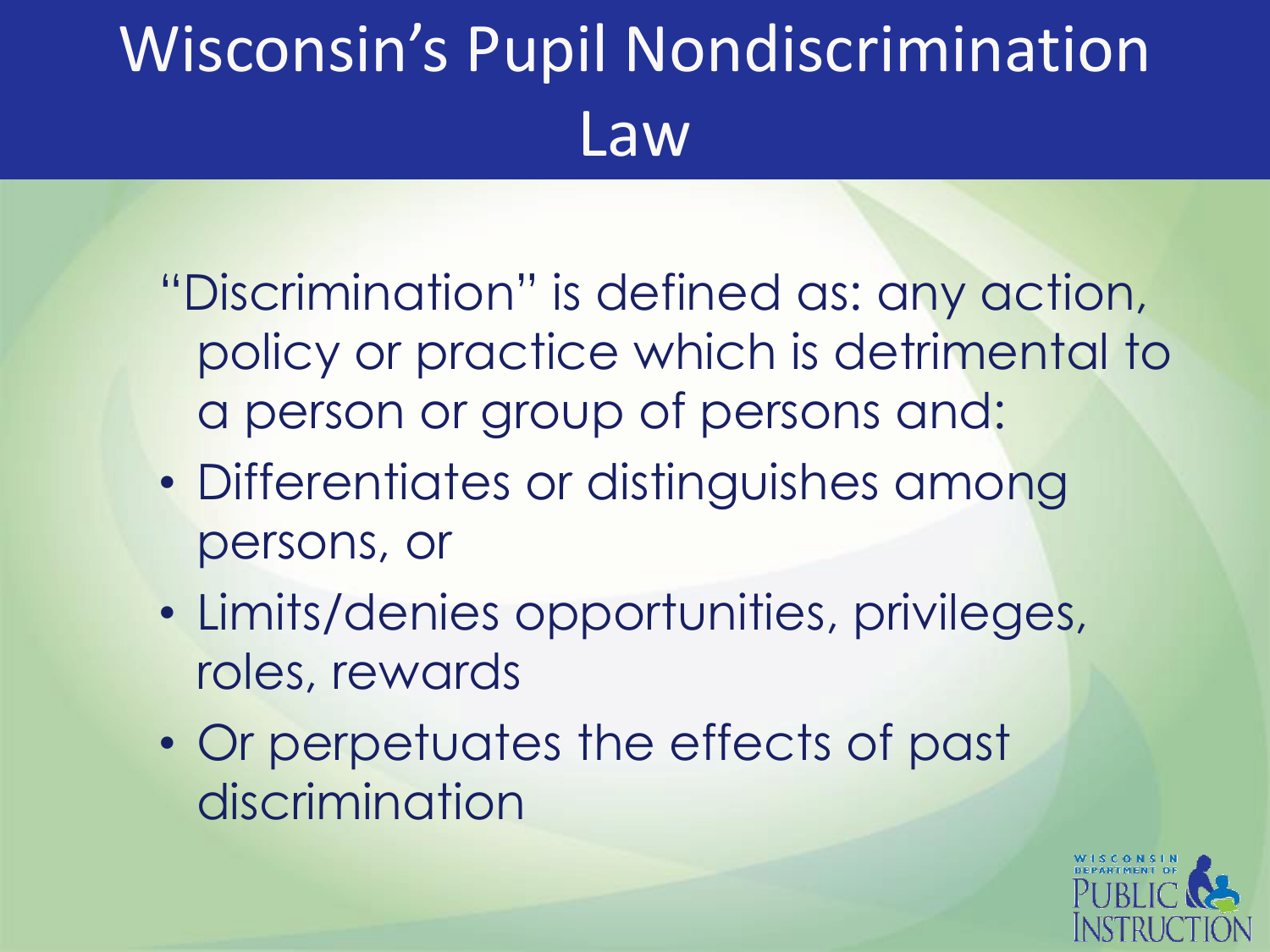#### Different Treatment:

- Detrimental treatment based on a student's protected class status
- Facially neutral policies adopted with "invidious" intent

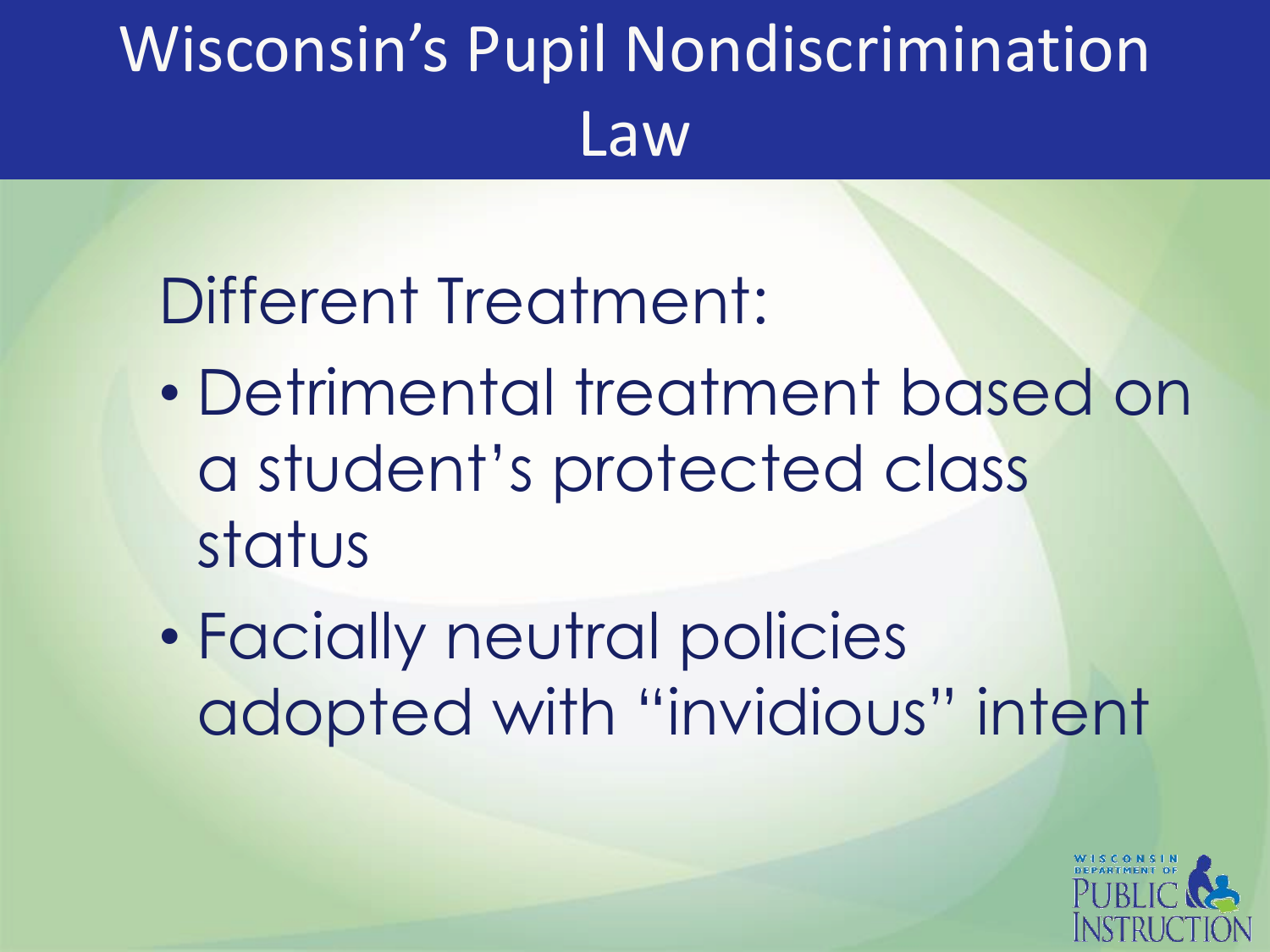#### Disparate Impact:

- Adverse Impact from facially neutral policy
- Necessary to meet an important educational goal
- Comparably effective alternative

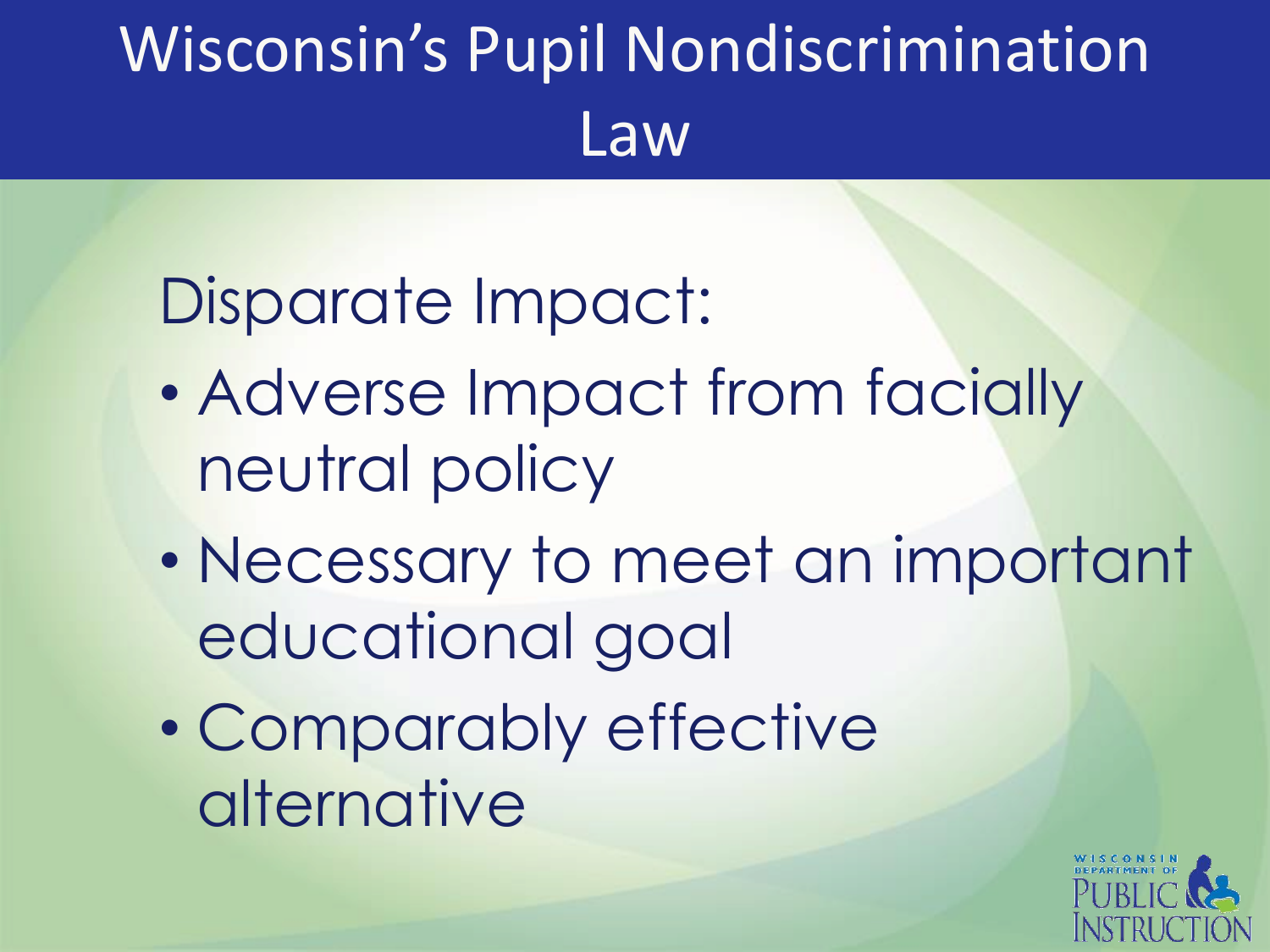# "Discrimination" also includes:

- Bias
- Stereotyping
- Pupil Harassment

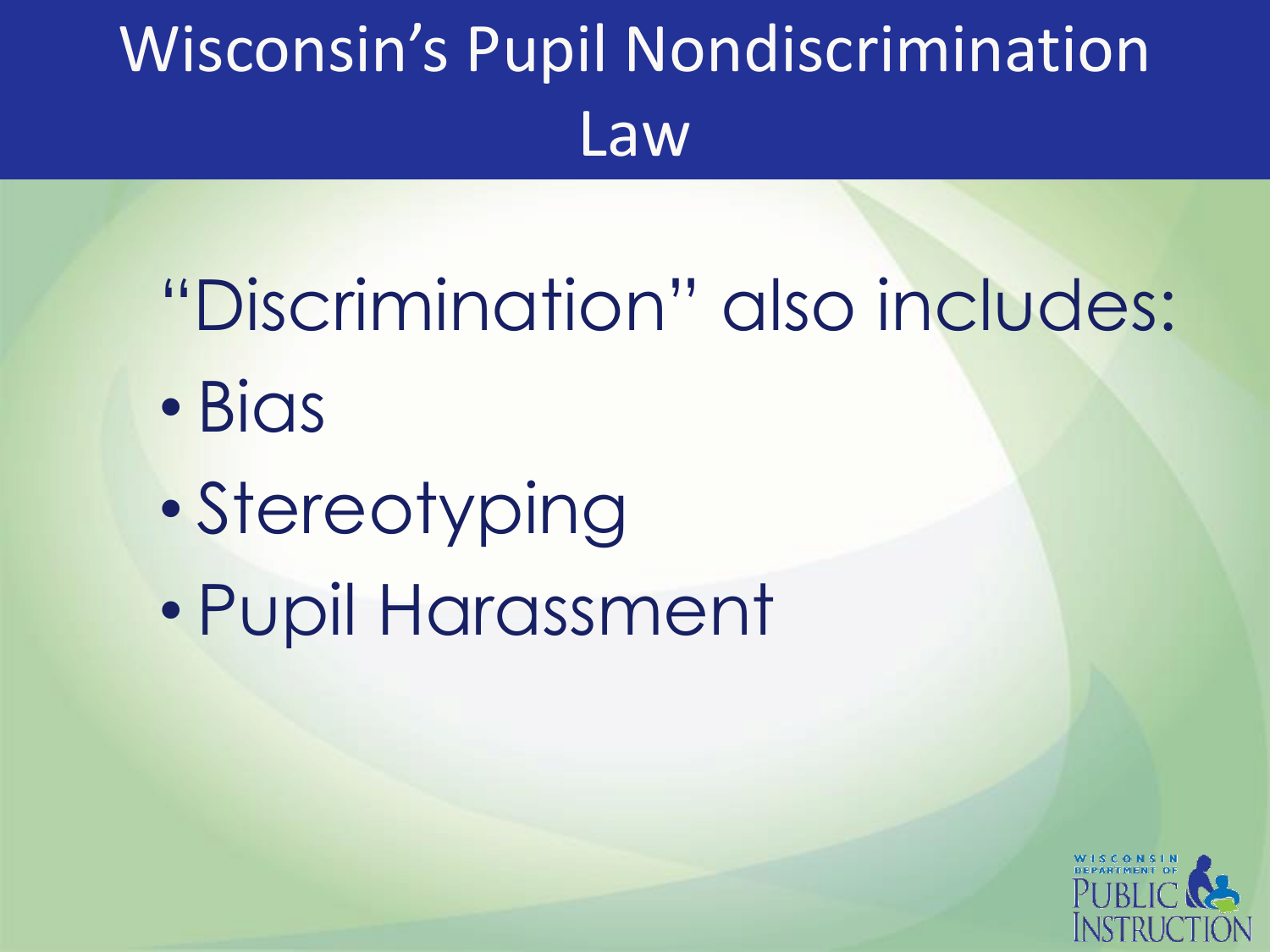#### "Pupil Harassment":

• Behavior toward pupils which substantially interferes with a pupil's school performance or creates an intimidating, hostile, or offensive school environment.

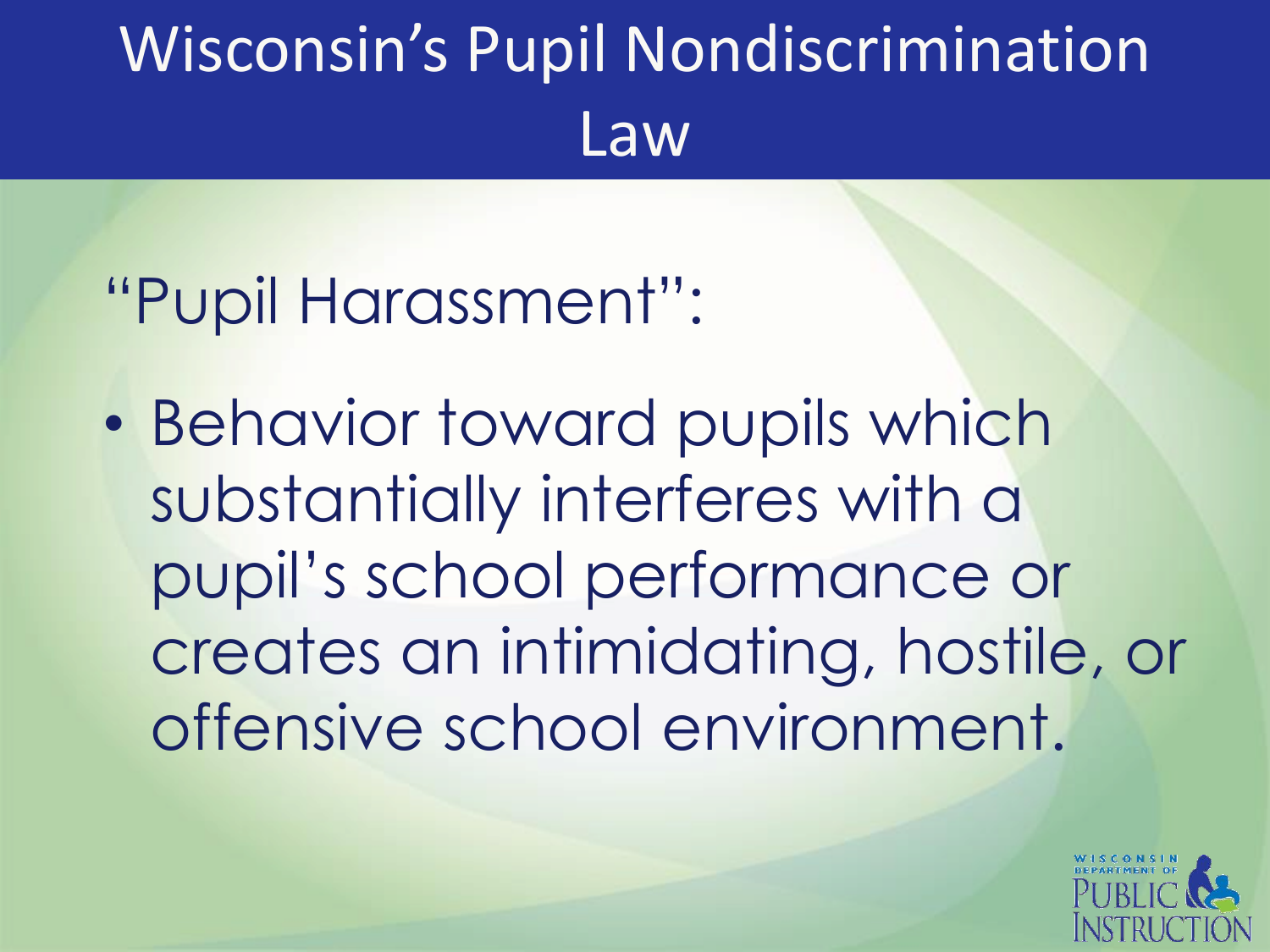# School Districts Must:

- Have written a written policy prohibiting discrimination
- Provide public notice of the policy
- Designate a person to investigate complaints

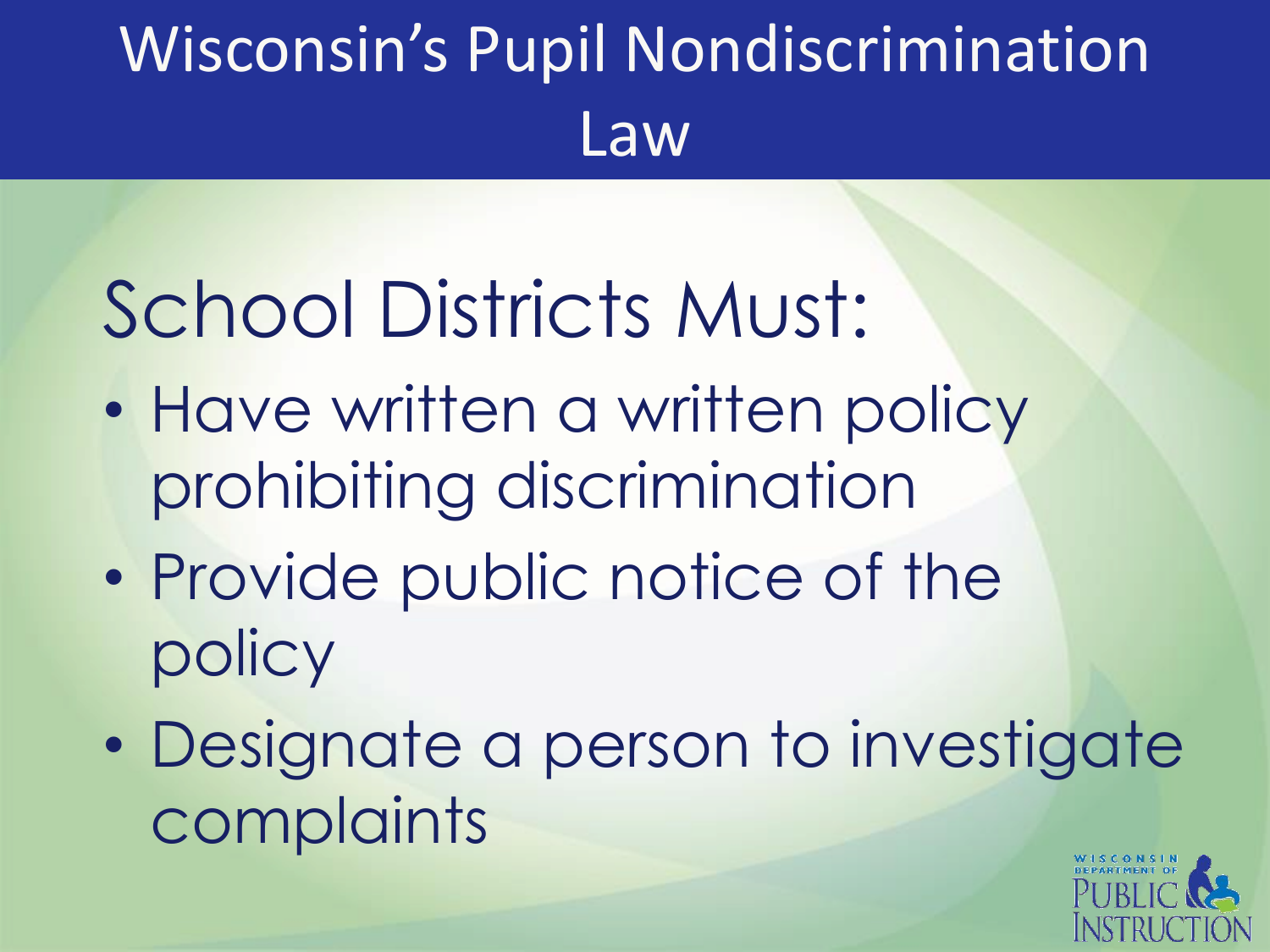#### Complaint Process:

- Must provide a written acknowledgement within 45 days
- Final Resolution within 90 days
- Must inform complainant of right to appeal to State Superintendent

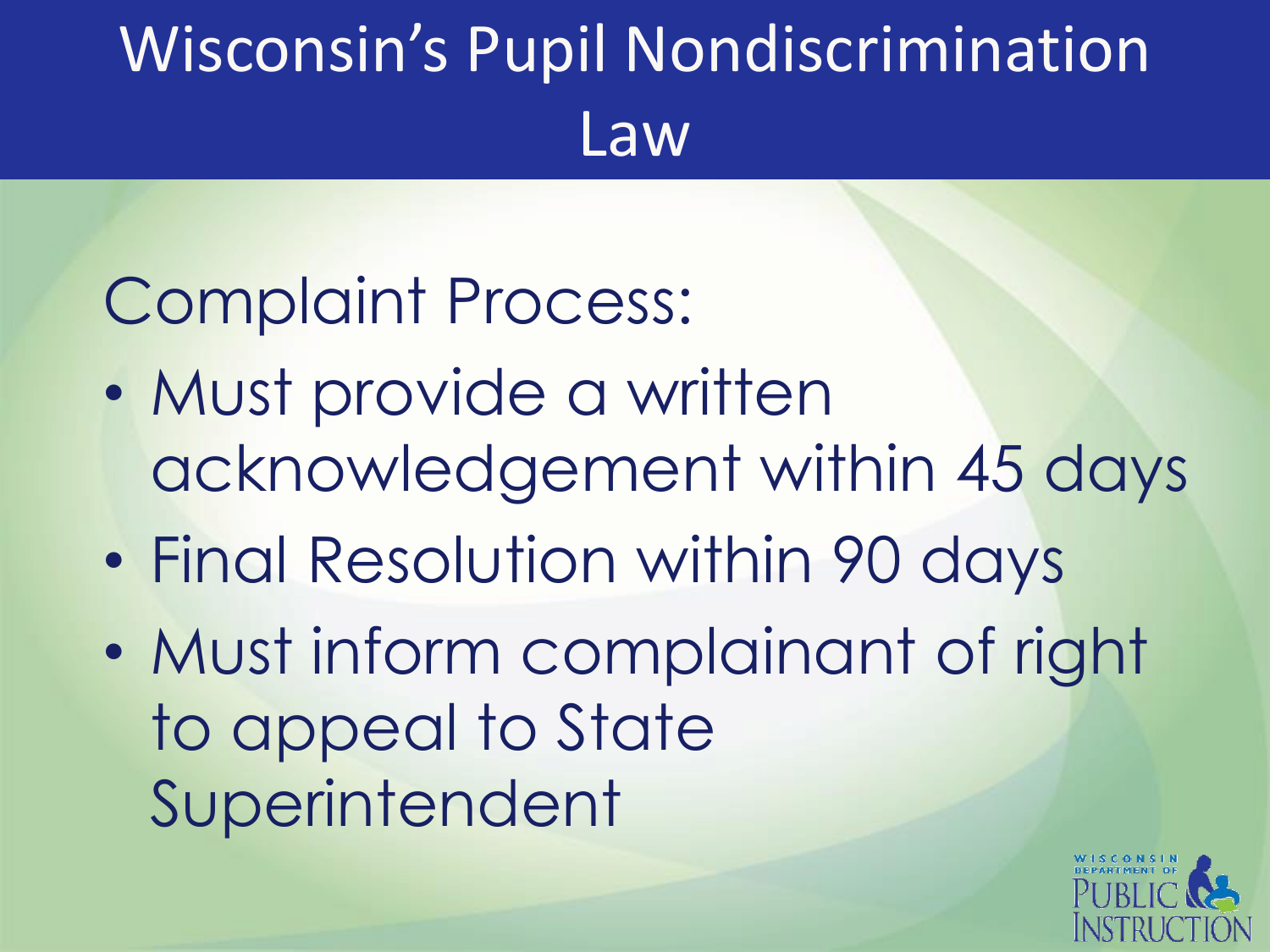#### Substantiated Complaint:

• Stop discriminating or take steps reasonably calculated to stop harassment.

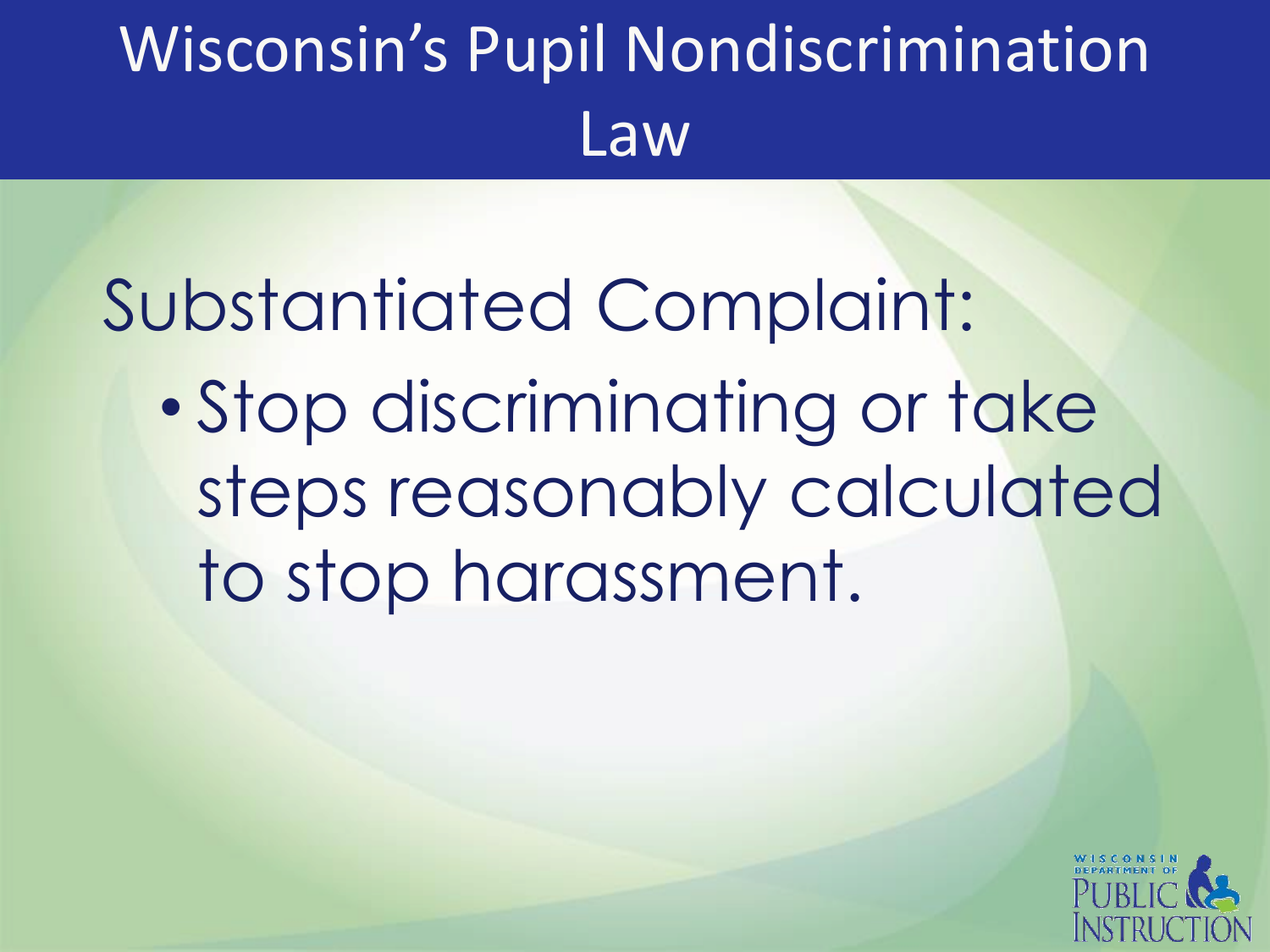# Appeal • To DPI within 30 days of district's final determination

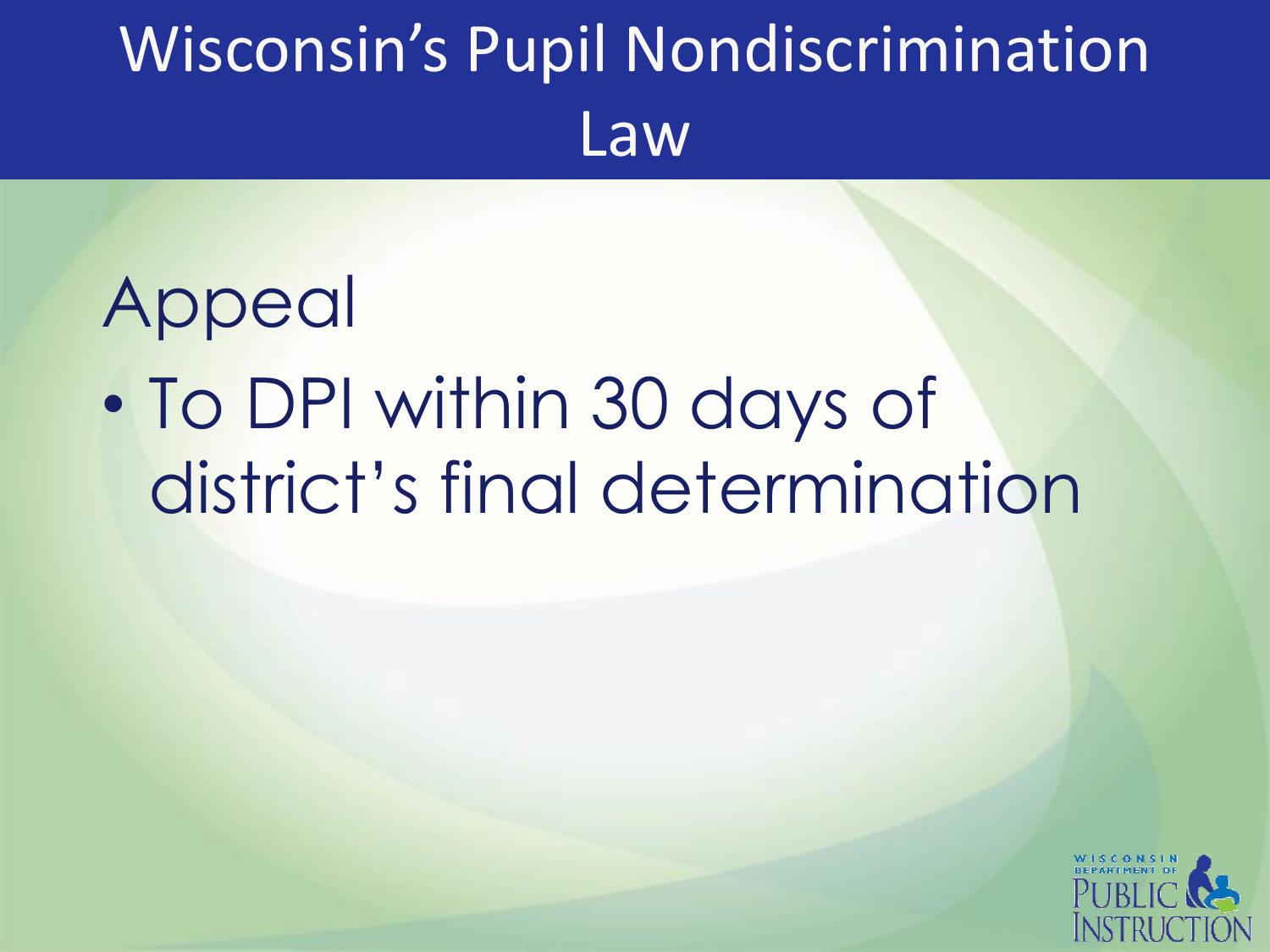## Federal Complaint Option

- Race, color, sex, age, disability, or national origin
- U.S. Department of Education Office for Civil Rights
- 312-730-1560

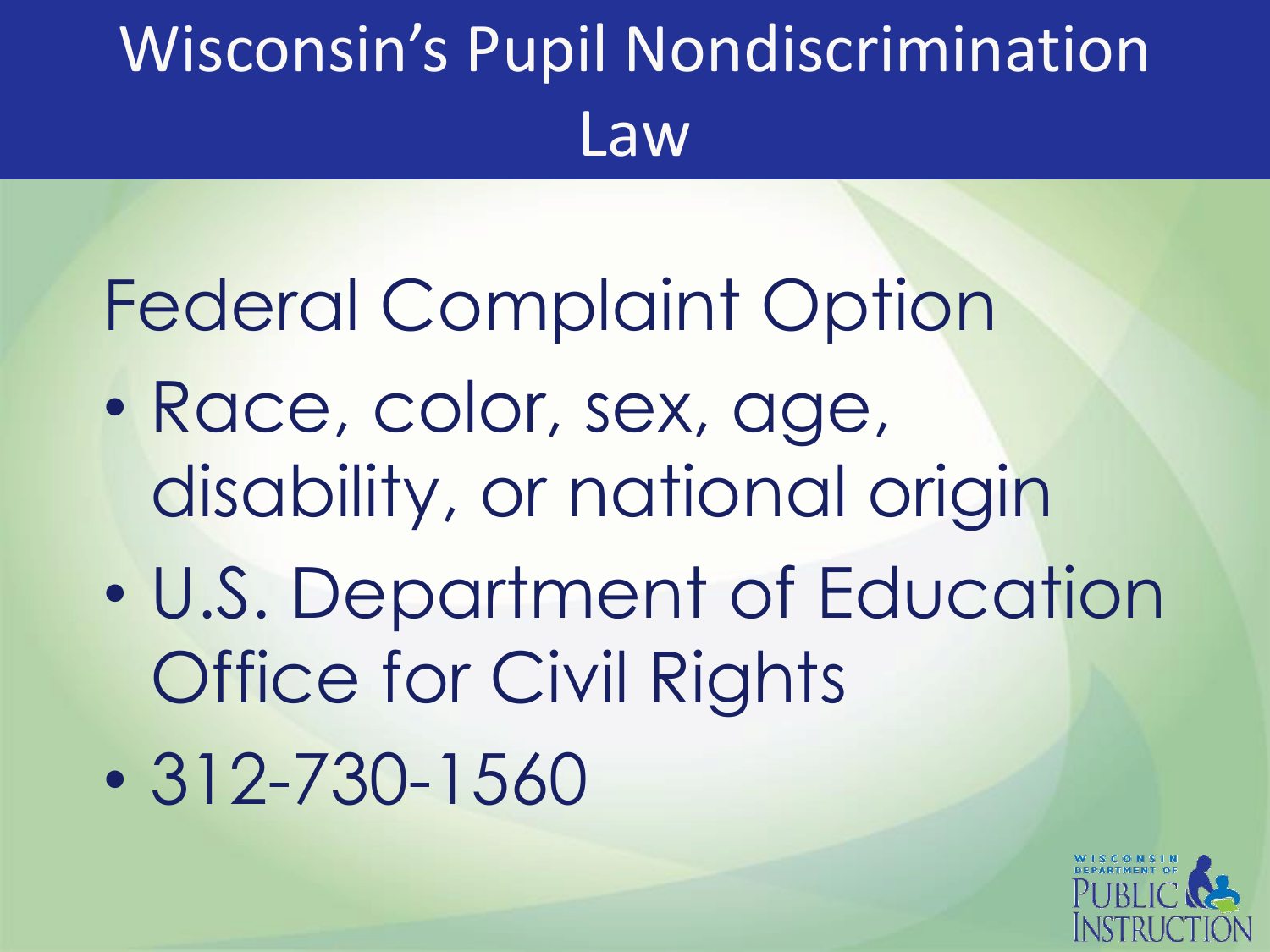#### DPI Monitoring:

- Five year self-evaluation (last 2017)
- Annual Report